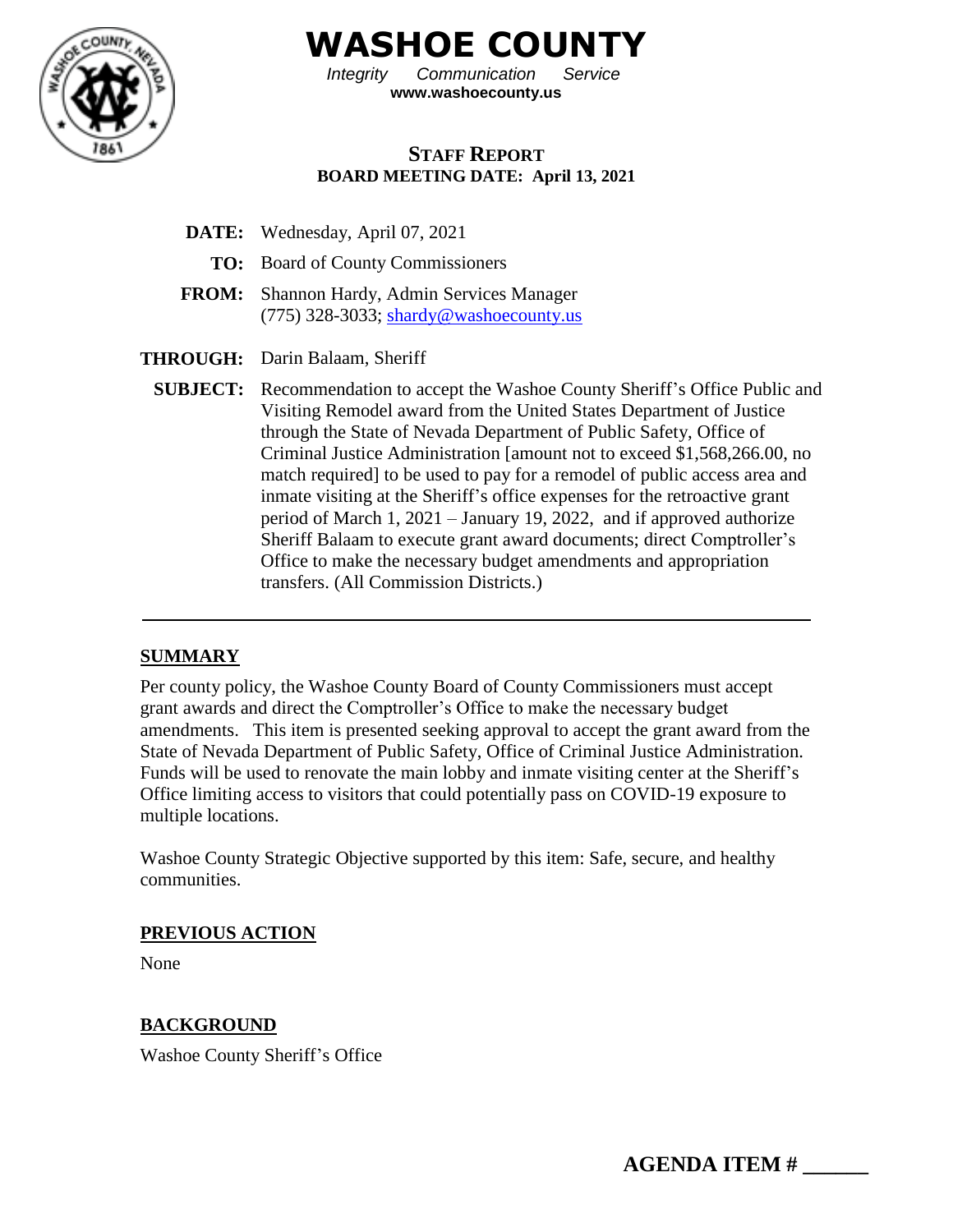Grant funds will be utilized in direct response to the Coronavirus Pandemic, in protecting the health and safety of the community and staff from COVID-19. WCSO will renovate the existing public access lobby area which would result in limiting and reducing potential exposure of COVID-19 within the regional detention facility and other areas of the Sheriff's Office. This renovation would combine all public access areas in the front part of the facility so that visitors to the facility would not have access and potentially pass on COVID-19 exposure to numerous locations. The modification would provide one point of entry for the public coming into the facility for CCWs, work permits, fingerprinting, warrant information and filing of reports where temperature screening and masks would be required before acquiring services. With this modification, services that used to be available further inside of the facility such as inmate video visiting and cashier services for inmate bail will be moved to the front "public access area" with an open office concept plan where family and friends access and potential COVID-19 exposures could be limited. The frequent disinfecting of the public access areas could be easily completed with the footprint of public access areas all in one area.

Reason for retroactive submittal: Item was submitted to the first available BCC meeting once paperwork was received and processed.

### **GRANT AWARD SUMMARY**

| <b>Project/Program Name:</b>         | Washoe County Sheriff's Office Public and Visiting<br>Remodel                             |
|--------------------------------------|-------------------------------------------------------------------------------------------|
| <b>Scope of the Project:</b>         | Remodel the main lobby and intake center at the Washoe<br>County Sheriff's Office         |
|                                      | Benefit to Washoe County Residents: Provide a safe environment for access to services     |
| <b>On-Going Program Support: N/A</b> |                                                                                           |
| <b>Award Amount:</b>                 | Total \$1,568,266.00                                                                      |
| <b>Grant Period:</b>                 | 03/01/2021-1/19/2022                                                                      |
| <b>Funding Source:</b>               | State of Nevada Department of Public Safety, Office of<br>Criminal Justice Administration |
| <b>Pass through From:</b>            | U.S. Department of Justice                                                                |
| <b>CFDA Number:</b>                  | 16.034                                                                                    |
| <b>Grant ID Number:</b>              | 20-CESF-27                                                                                |
| <b>Match Amount and Type:</b>        | <b>None</b>                                                                               |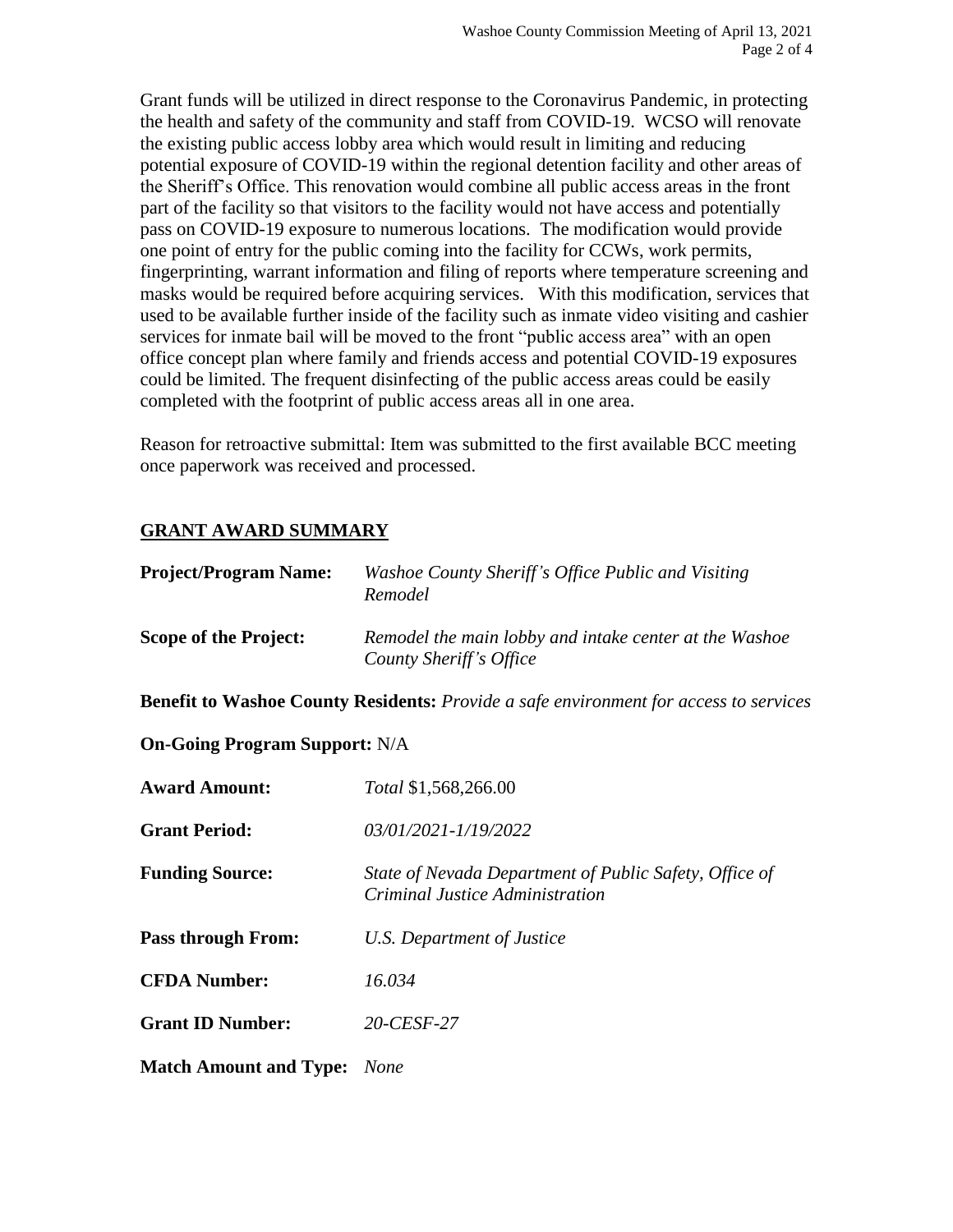**Sub-Awards and Contracts:** Any equipment and contracts will be purchased using Washoe County grant procurement processes compliant with 2 CFR 200.317-200.326.

# **FISCAL IMPACT**

Should the board accept this grant award, budget amendments to the FY21 budget for in the Sheriff's Office Restricted Fund (270) and cross-fund appropriation transfers to the Capital Improvements Fund (402) of \$1,568,266 will be needed in the following revenue and expenditure accounts:

| <b>Fund/Department</b>       | <b>Account</b>                       | Amount         |
|------------------------------|--------------------------------------|----------------|
| Other Restricted Fund (Fund  | 19105-431100 (WCSO Lobby Remodel -   | \$1,568,266.00 |
| 270)                         | Federal Grants)                      |                |
| Other Restricted Fund (Fund  | 19105-814092 (WCSO Lobby Remodel -   | \$1,568,266.00 |
| 270)                         | Transfer to CIP)                     |                |
| Capital Impr Fund (Fund 402) | PW920407-622270 (Transfer from Other | \$1,568,266.00 |
|                              | <b>Restricted Fund</b> )             |                |
| Capital Impr Fund (Fund 402) | PW920407 - 781002 - Bldg and Impr    | \$1,568,266.00 |
|                              | Capital                              |                |

This is a reimbursement grant. No indirect costs are allowed.

- *No match required*
- *Funds will be drawn as a reimbursement*
	- o *General funds are source of the upfront cash*
- *Indirect cost reimbursement was not requested so that 100% of the grant funding can be directed towards enhancing public safety*

### **RECOMMENDATION**

It is recommended that the Board of County Commissioners accept the Washoe County Sheriff's Office Public and Visiting Remodel award from the United States Department of Justice through the State of Nevada Department of Public Safety, Office of Criminal Justice Administration [amount not to exceed \$1,568,266.00, no match required] to be used to pay for a remodel of public access area and inmate visiting at the Sheriff's office expenses for the retroactive grant period of March 1, 2021 – January 19, 2022, and if approved authorize Sheriff Balaam to execute grant award documents; direct Comptroller's Office to make the necessary budget amendments and appropriation transfers.

# **POSSIBLE MOTION**

Should the Board agree with staff's recommendation, a possible motion would be: "Move to accept the Washoe County Sheriff's Office Public and Visiting Remodel award from